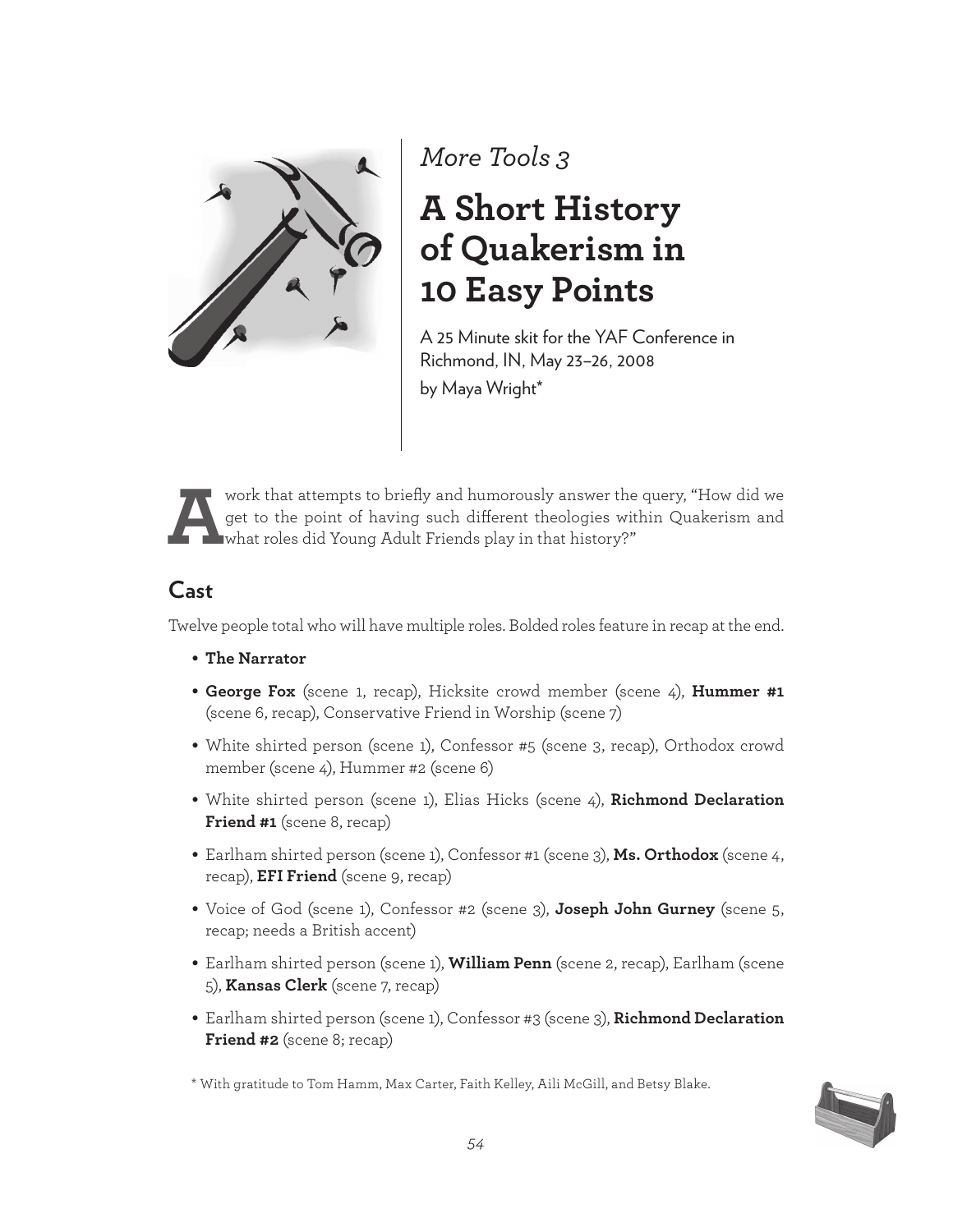- Earlham shirted person (scene 1), **Confessor #6** (scene 3, recap), Takes \$ (scene 5), Conservative Friend in Worship (scene 7)
- **Margaret Fell** (scene 1, recap), Hicksite crowd member (scene 4), Conservative Friend in Worship (scene 7)
- Judge (scene 1), Confessor #4 (scene 3), **John Wilbur** (scene 5, recap), **Joel Bean**  (scene 9, recap)
- **Police Ofcer** (scene 1, recap), **Hicksite #1** (scene 4, recap), Takes \$ (scene 5), Hummer #3 (scene 6)

## **Props/Costumes**

- A copy of the script for each actor
- Leather britches and hat for Fox; gray dress/bonnet for Fell
- Several Quaker hats and bonnets
- Several White T-shirts
- Several Earlham (or any "Quaker") T-shirts (These shirts signify the Quakers and could be any Quaker shirts. The skit was originally performed at Earlham and we were all given free shirts)
- Judges robes or wig or a sign saying "Judge"
- Fake Money
- Small signs that say "Ms. Orthodox," "Kansas Clerk," "Earlham College," "Elias Hicks," and "Joel Bean" and string to hang the signs around necks
- Signs saying FGC, Conservative, EFI, FUM

### **The Skit**

The Narrator: Welcome Friends. I would like to begin by asking everyone to pray for the person sitting next to you. Let's take a moment to do so in whatever way feels most comfortable to you. Let us ask our ancestors and forbearers to be with us tonight and pray that we can open our hearts and minds to love. Help us remember that our Quaker forefathers and foremothers made the best choices that they could with the information they had, as we each do today. Thank you God for this chance to understand one another. Let us take a moment for prayer.

*Narrator and all take a moment for prayer.*

The Narrator: Welcome to a skit of ten grossly oversimplified points of creation and division in Quaker history in the form of a (hopefully) comedic

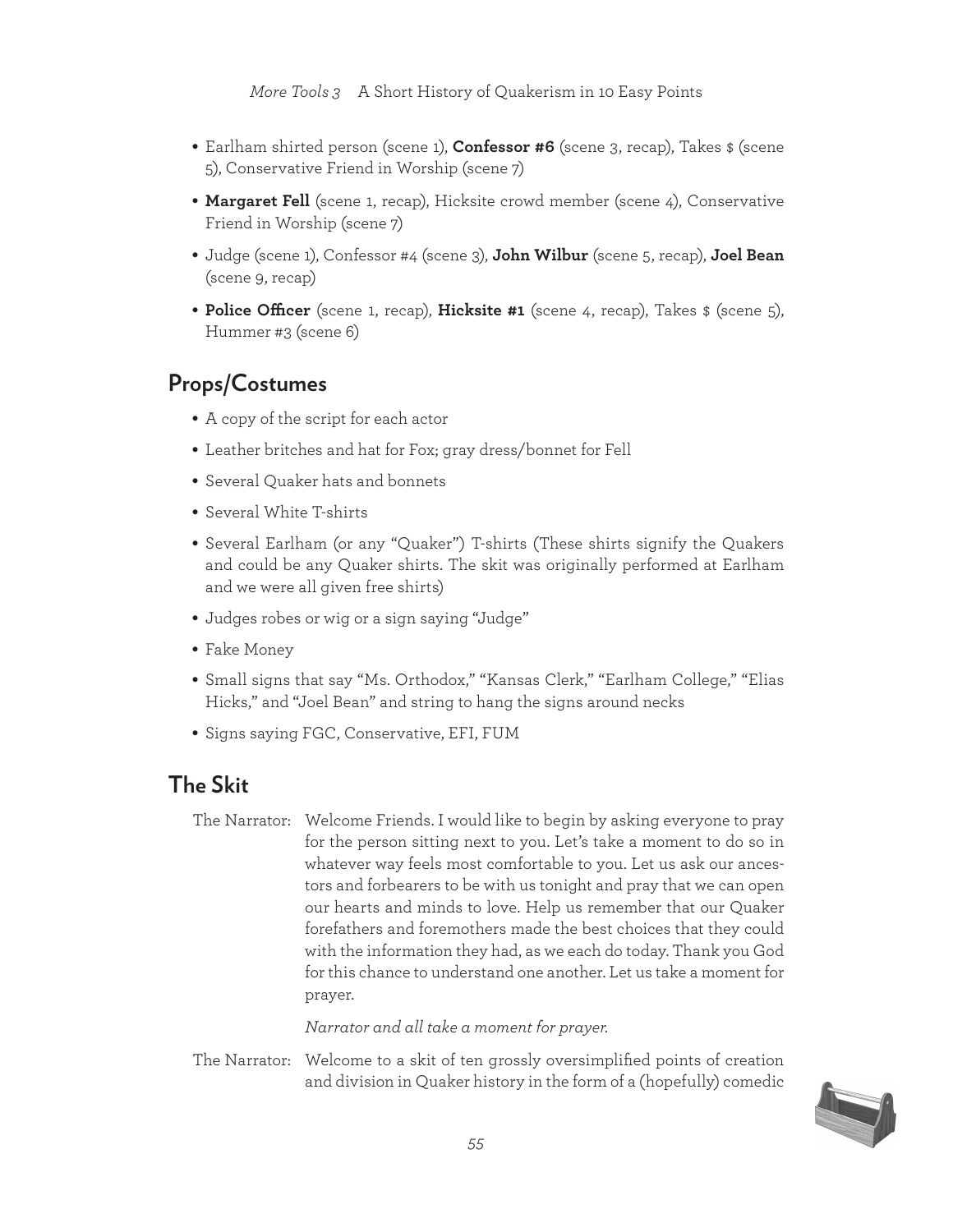skit. A lot of important things have been left out, including some of the very awesome influences Quakers have had in the world: towards the abolition of slavery, the promotion of women's rights, service & peace work (Did you know that the American Friends Service Committee was a co-recipient of the Nobel Peace Prize in 1947 on behalf of the peace witness of all Quakers?). But I digress.

 My hope for this evening is that we will teach you something, make you want to know more about the rich cake between these layers of historic fruit, and start some conversations. Here goes: The history of Quakerism in ten easy points.

#### *1. George Fox and the beginnings of Quakerism*

The Narrator: Number 1: George Fox and the beginnings of Quakerism. Once upon a time, in 1640's England, a Young Adult named George Fox was unsatisfied with his life.

> *While the narrator is talking George Fox, hopefully wearing leather britches and shaggy shaggy locks, wanders about the stage. Fox is singing from the George Fox song:*

- Fox: "In my old leather britches and my shaggy, shaggy locks, I'm not yet walking in the glory of the Light."
- The Narrator: "Said Fox."

*Fox first meets up with snooty people wearing white shirts, with whom he mimes conversation. Fox begins looking very hopeful but quickly becomes sad and goes on looking more and more disappointed as time goes on.*

The Narrator: Fox had a sense, perhaps a leading, that life had more to ofer him than met the eye. When he was nineteen years old, he started of walking around the south of England, asking questions. He met with lots of educated religious men. He wasn't impressed. They just didn't seem to truly be men of God and they could not answer his questions. He was depressed. When Fox was twenty-two, he went wandering again, this time to the North.

> *Fox then comes upon a group of people wearing Earlham shirts. He looks overjoyed.*

- The Narrator: This time Fox met some people like him. Fox began working out for himself what it meant to be a Christian. He had an epiphany.
	- Fox: "When all my hopes were gone, so that I had nothing outwardly to help me, nor could tell what to do, then, oh then, I heard a voice which said,

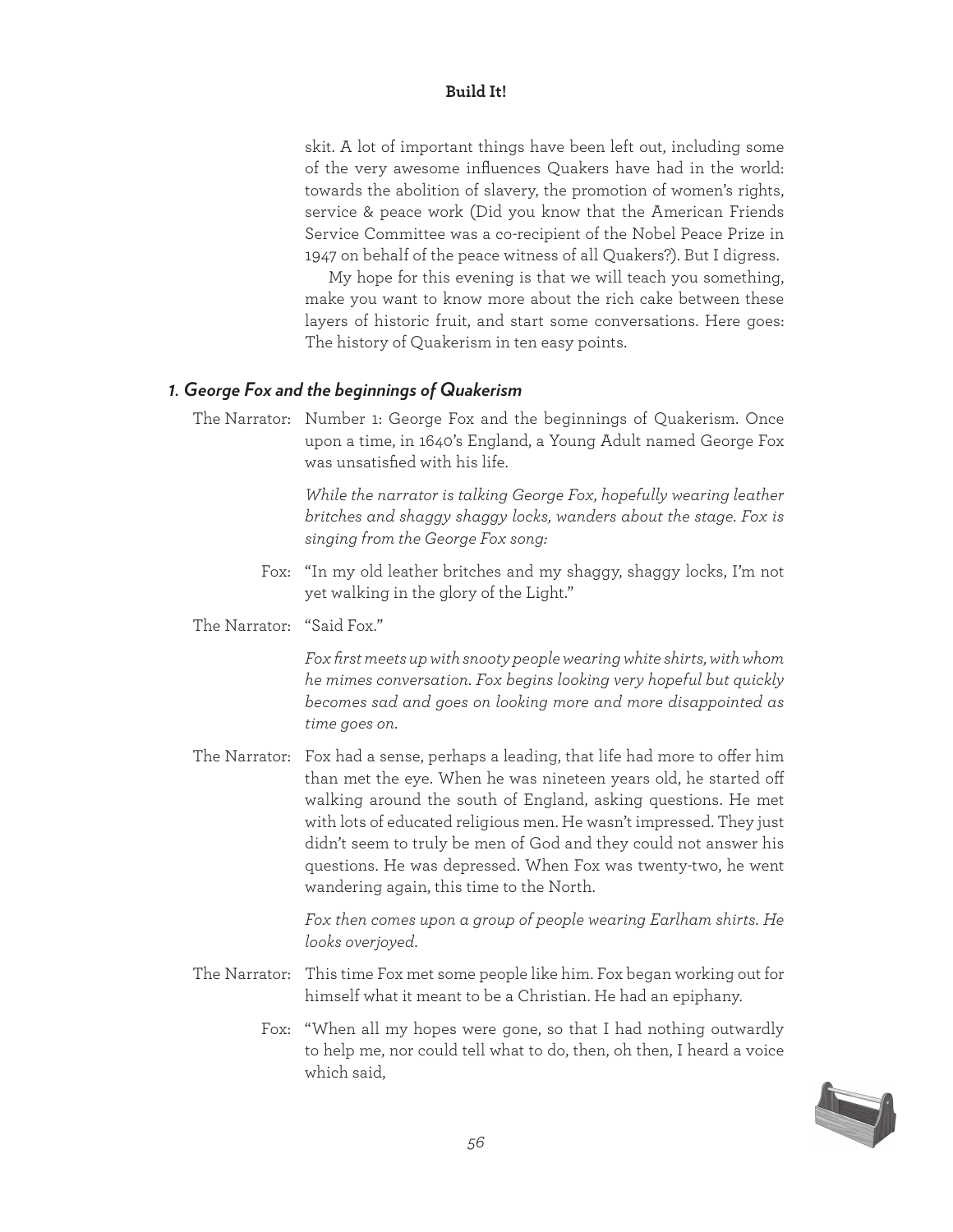*More Tools 3* A Short History of Quakerism in 10 Easy Points

Voice of God: *An invisible Voice of God from ofstage (or hiding behind the Narrator):* "There is one, even Christ Jesus, that can speak to thy condition,"

Fox: "and when I heard it my heart did leap for joy."

The Narrator: Fox kept wandering around. He met up with some seekers who were already having meetings for worship where anyone could preach.

*Margaret Fell enters and mimes speaking with Fox.*

The Narrator: Soon Fox met Margaret Fell, a strong supporter who would eventually become his wife. Margaret was a very important ally. She helped Fox form the structures to carry on the Quaker movement. Out of fear, the British government altered laws to prevent groups from meeting in case they might be conspiring against the government. Because they would not swear in court or take off their hats to nobility, the Quakers were always getting thrown in jail. Between traveling in the ministry and being jailed, Margaret and George were hardly ever in the same place.

> *During this a police ofcer drags Fox and Fell in front of a Judge, who orders them jailed. They are removed from the stage.*

The Narrator: But they didn't give up.

#### *2. Quakers come to America*

The Narrator: Number 2: Quakers come to America. In 1655, Elizabeth Harris was the first Quaker to come to the new world. Others followed her, both as missionaries and in search of a home free of the religious persecution Quakers faced in Britain. Of course, there was plenty of persecution in the colonies as well, including being thrown in jail, and in a few cases, killed. In 1681, thirty-seven-year-old William Penn . . .

*Penn appears on stage.*

- The Narrator:  $\dots$  a Quaker who was the son of a British navel officer, accepted an enormous tract of land in America as settlement of a debt owed to his father by King Charles II. Penn founded Pennsylvania on Quaker principles. He encouraged the colonists to pay Native Americans for the land they were taking from them, and to generally treat them well.
	- Penn: "We are too ready to retaliate, rather than forgive, or gain by love and information. And yet we could hurt no man that we believe loves us. Let us then try what Love will do: for if men did once see

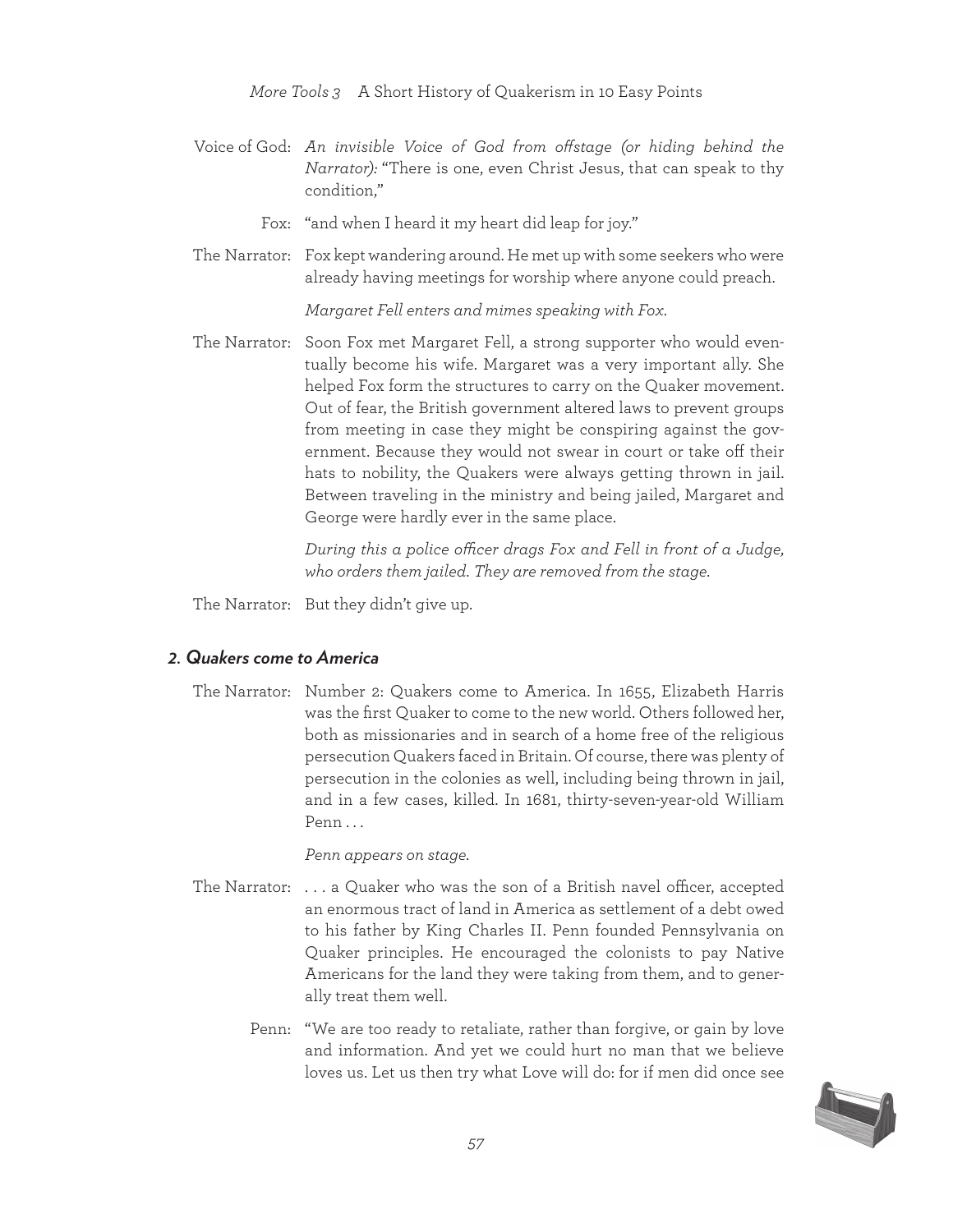we love them, we should soon find they would not harm us. Force may subdue, but Love gains: and he that forgives first, wins the laurel."

*Penn exits.*

#### *3. Quietism (1682–1776)*

The Narrator: Number 3: Quietism (1682–1776). By 1700, the original Quaker leaders were pretty much all dead. The third generation of Quakers was in charge. They became fearful of the negative and sinful influences of the larger society, so they begin to withdraw inward. There was much less spoken ministry in Meeting for Worship. There were more and more rules that could get you disowned from the meeting.

> *A row of sad people stand on stage in a line. One at a time they confess, as though in AA, what horrible thing they did to get kicked out of meeting:*

- Confessor #1: I was written out of meeting for ostentatious attire. It was just a tail of my purple scarf escaping from beneath my coat!
- Confessor #2: I was written out of meeting because I fornicated with my fiancé
- Confessor #3: I was kicked out because I married a non-Quaker
- Confessor #4: I just *went* to a non-Quaker wedding
- Confessor #5: I was seen with inappropriate company
- Confessor #6: I was deemed inappropriate company

*They exit.*

The Narrator: Despite all the rules, everything was going along pretty well for the Quakers during Quietism. But when Pennsylvania found itself at war beginning in the 1750's, Quakers in the legislature had a dilemma. They suddenly were forced to choose between upholding the Peace Testimony and retaining Quaker control of the colony. Many Quakers left government in order to stay true to their pacifist ideals, which left a majority of non-Quakers in control.

#### *4. 1827–28 split: Hicksite vs. Orthodox*

The Narrator: Number 4: 1827–28 split: Hicksite vs. Orthodox. But things seemed to be looking up at the beginning of the nineteenth century…

> *There is a cluster of people on stage, Hicks emerges from within it. Everyone is listening to him.*

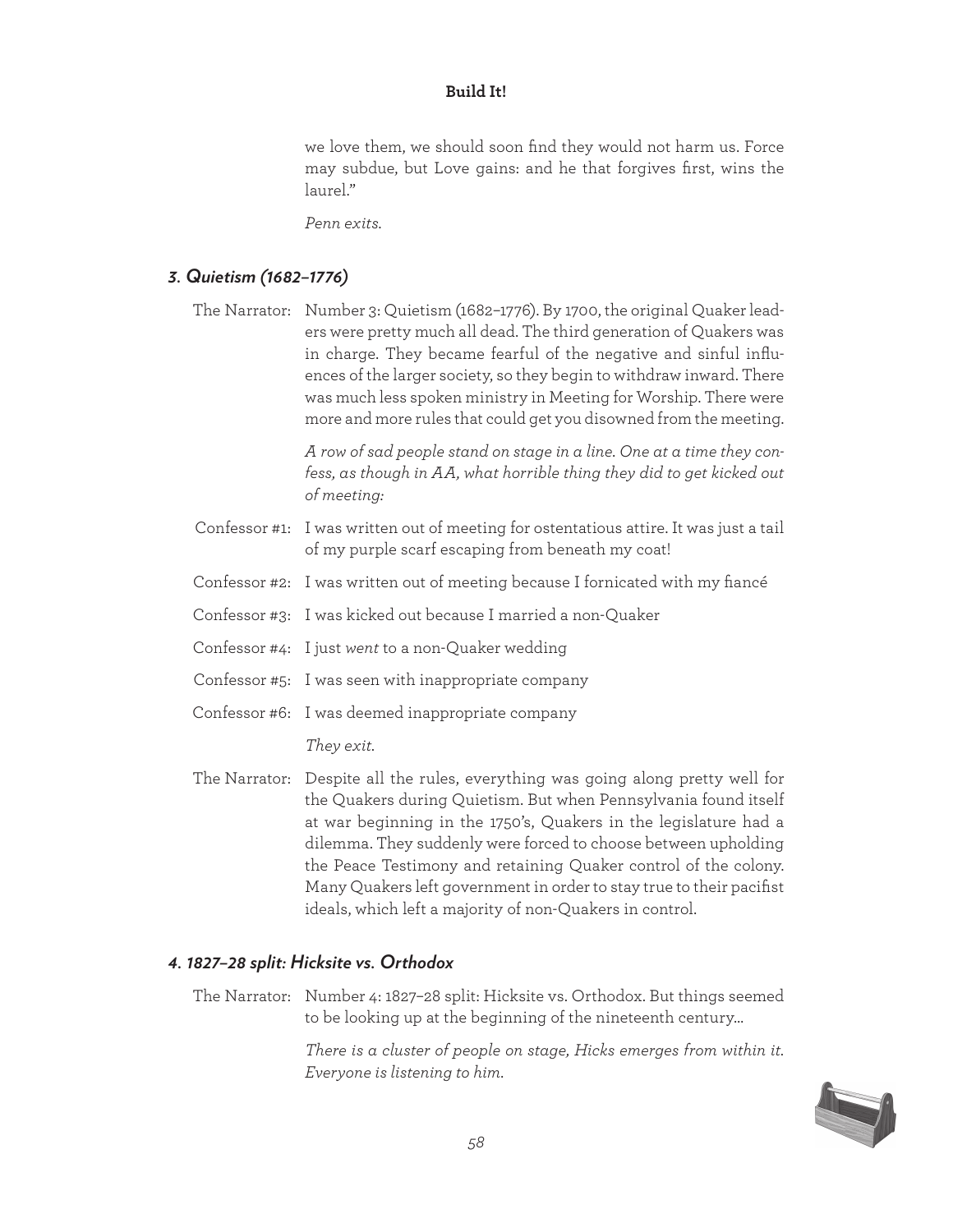- The Narrator: Until Elias Hicks became a troublemaker, that is. Of course there were rumbling of discontentment long before 1827, by which time Elias Hicks had been preaching for over fifty years, but he's the favorite scapegoat. Hicks was from Long Island and had been recorded as a Quaker minister. He believed that the external world of reason, rules, scripture and human contrivance would not lead one to God. Only stillness and patience could do that. He felt one's whole spiritual life should be devoted to opening oneself to the Inner Light.
	- Elias Hicks: "Is it possible that men can be guilty of greater idolatry, than to esteem and hold the Scriptures as the only rule of faith and practice, by which they place them in the very seat of God and worship them as God?"
- Ms. Orthodox: *(stepping out of the cluster to argue and wearing a shirt marked "Ms. Orthodox")* How canst thou deny that the Bible is a signpost, showing the example of Jesus's divinity?
	- Hicksite #1: Thou, thou, thou are a . . . Methodist *(said like a really mean insult) Orthodox crowd makes general sounds of shock. The crowds, already parted, start to back away from one another.*
- Ms. Orthodox: Well! This from a Unitarian, a Bible hater and skeptic!!
- Orthodox crowd: Yeah!!

Hicksite #1: Well, We're going to start our own yearly meeting.

*ALL FREEZE with their tongues pointed at one another.*

The Narrator: I know I have to give you the simple version tonight but I just can't bear to leave it at this. Of course there were lots of other influences going on here. To give you an idea, I want you to picture in your mind one person at your church or meeting that drives you crazy. I know there is one. Well, imagine that that person is Elias Hicks. Who cares if you like his ministry? You're probably not going to side with him. Say you agree with Hicks but your whole meeting is Orthodox. You love these people and you'd probably keep going to meeting. It's pretty hard to turn your back on your spiritual community. Everyone on every side thought they were doing the right thing to protect the original intentions of Quakerism. Who can blame them?

Now we'll get back to the story.

*Everyone unfreezes and exits the stage except for Ms. Orthodox. The Narrator turns to her, waiting.*

The Narrator: Yes?

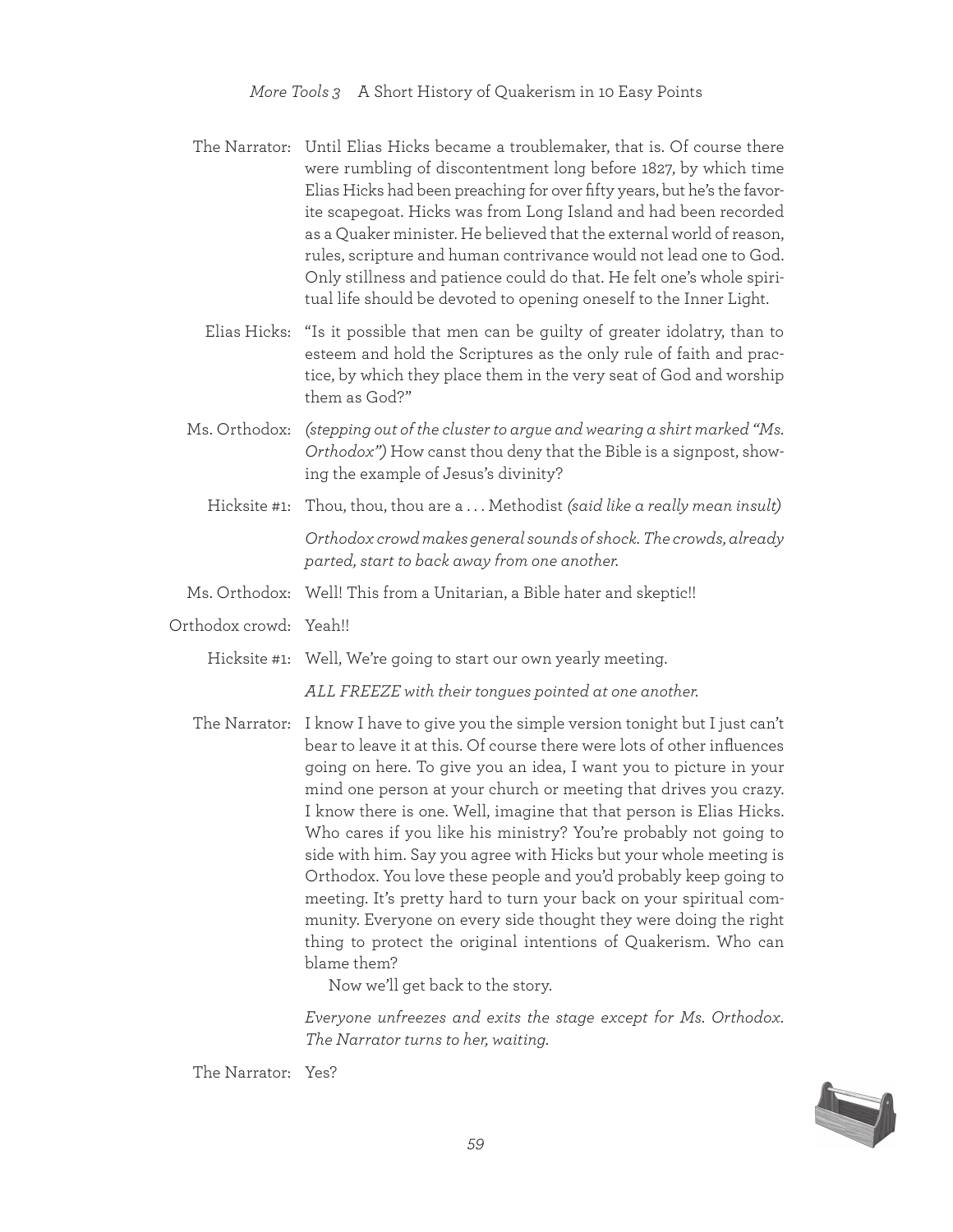Ms. Orthodox: How come I get this generic name? I just think it's a little unfair that all these other guys had branches named after them and apparently no one on my side was obnoxious enough to be remembered.

*She exits. The Narrator shrugs.*

The Narrator: And we call ourselves a peace church. (Pause.) I'm not saying that some people did not feel very strongly about the theological differences at stake here. But I'm betting that people took sides for a multitude of reasons. Most of the meetings in cities and urban areas were wealthier, more connected with non-Quakers and sided with the Orthodox. Nearly every yearly meeting split down the middle, resulting in battles over property like schools and meeting houses.

#### *5. Orthodox split: Wilburite vs. Gurneyite*

The Narrator: Number 5: Orthodox split: Wilburite vs. Gurneyite. From 1837 through 1840, English Friend, scholar and recorded minister Joseph John Gurney visited Orthodox meetings in the United States and Canada.

*J.J. Gurney enters, looking very confident and pleased with himself.*

The Narrator: Gurney was exceptionally well educated for the time, wealthy, philanthropic, and a charismatic and engaging minister. He was likewise controversial. He felt that associations with non-Quaker evangelical Protestants weren't so bad. He also had some new ideas on the best way to achieve salvation. Gurney was an advocate of an immediate, instantaneous new birth experience, faith in salvation through the Blood of Christ. This was then followed by a second, more gradual experience of sanctification. Gurney also gave great authority to the Bible.

*John Wilbur enters just before Gurney begins talking.*

Gurney: *(with British accent)* "No person is more willing than I am to admit the primary character, in point of time, and the universality in point of extent, of a 'present witness' [or Inner Light] against evil in the consciences of men; but the comparison of this present witness, in point of authority, with the written declaration of the will of God [in the Bible], appears to me to be . . . improper and unsound."

> *Gurney hands out money distractedly the whole time he's talking. One of the people he gives money to is labeled as Earlham College.*

The Narrator: John Wilbur, a Rhode Island Quaker, felt Gurney departed from traditional Quaker doctrine and was a danger to the Society. Wilbur

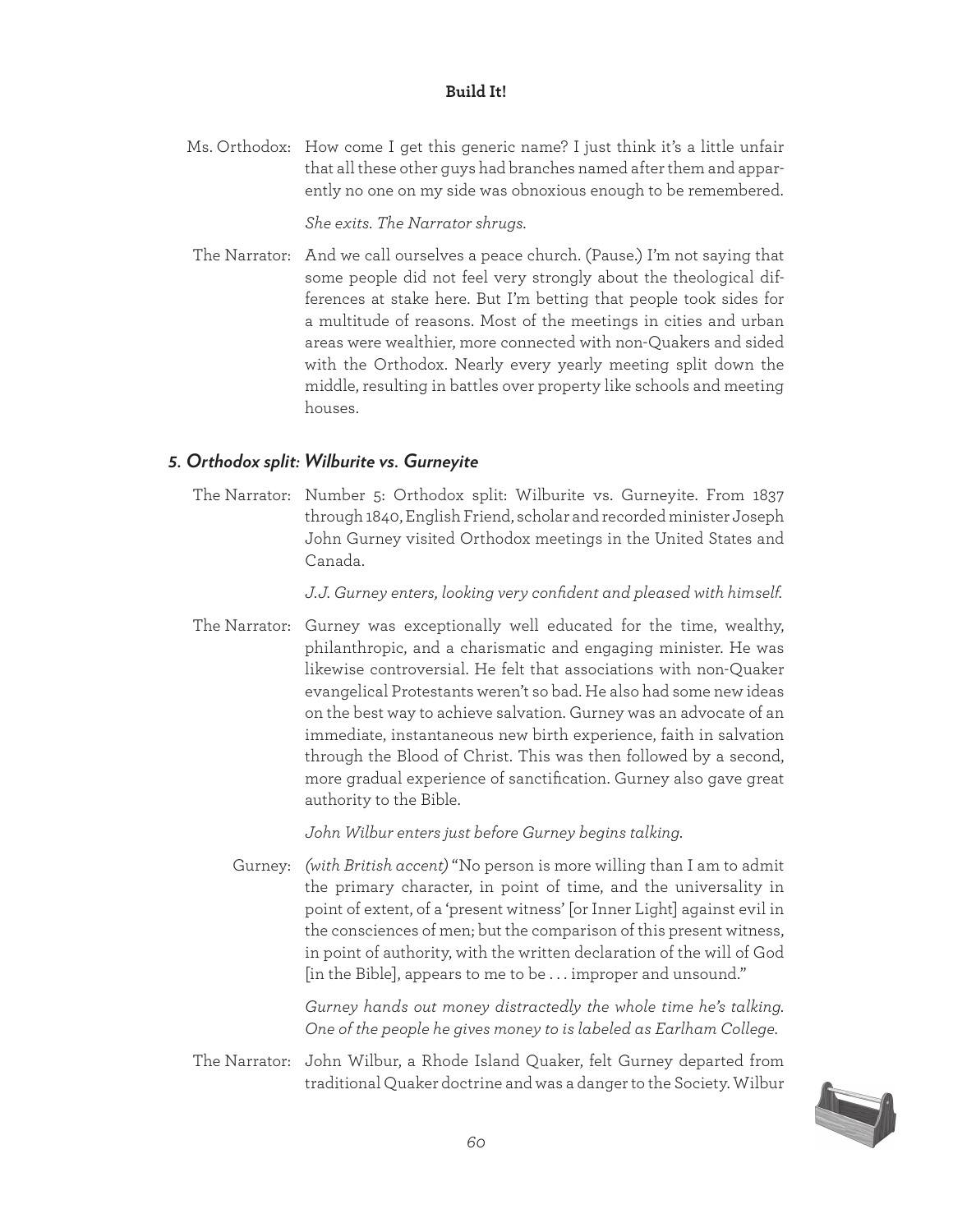followed Gurney's tour around the continent, warning Friends against him. Both men were devoted Quakers who valued the Bible and the transforming power of the Spirit in worship. But Wilbur feared influences of the larger society. Wilbur put greater emphasis on the doctrine of the Inward Light than on the Bible. He and many others didn't like change and didn't separate sanctification from salvation.

*Everyone exits.*

The Narrator: So, there was another split. The Wilburites were a small minority, however. After the separation in 1854, the resultant groups were known as Wilburites and Gurneyites, subsequently distinguished as Conservative Friends and Orthodox Friends, respectively.

#### *6. Revival movement sweeps America*

The Narrator: Number 6: Revival movement sweeps America. Gurney set the stage for Quakers to identify with other protestant denominations. In the 1870s and '80s a revival movement swept America. Traveling evangelicals held camp meetings, where people were saved and baptized on the spot, both ideas that were foreign to Friends up to this point. Camp meetings were especially popular with young people, like us.

*Three Friends enter and hum a hymn.*

The Narrator: By 1890, many Gurneyite meetings were calling ministers to serve as paid pastors, moving toward programmed worship with sermons every Sunday and only short periods of silence. Musical instruments were also introduced to accompany planned singing.

#### *7. Conservative Friends split of*

The Narrator: Number 7: Conservative Friends split of. The idea of programmed worship was too much for some Friends. Throughout North America at different times, they split off on their own and eventually reconnected with some of the Wilburites, in order to conserve what they saw as the original form of the Quaker movement, specifically silent worship. Thus they are known today as Conservative Friends, not in the political sense, but in the sense of "conservation."

> *As the Narrator speaks, Friends come and sit or stand on stage, as if in Meeting for Worship for Business. A Friend is reading.*

Kansas Clerk: *(with the Kansas Clerk sign)* I quote from the Kansas Conservative epistle of 1886. "[Friends,] Keep low, keep quiet, mind our own

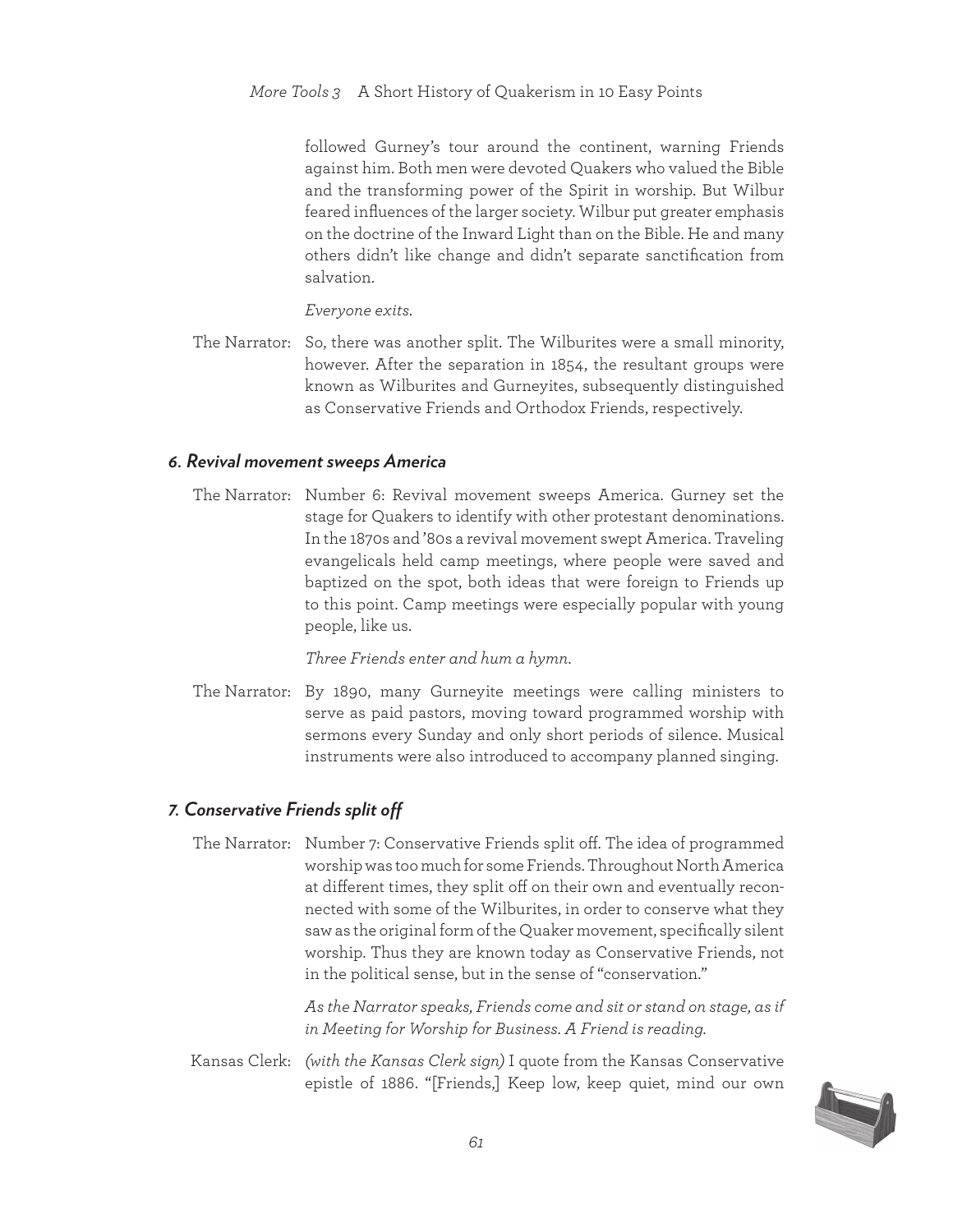particular calling, our inward condition, and feel the Lord inwardly as the rock and sanctuary where none can make afraid."

#### *8. 1887 Richmond Declaration*

- The Narrator: Number 8: 1887 Richmond Declaration. In 1887, a conference of ninety-five delegates appointed by twelve yearly meetings representing the Orthodox branch of Friends across the world met in Richmond, Indiana. This conference met with the goal of stopping the movement of Quakers towards accepting water baptism. The meeting issued a Declaration of Faith, which has been widely used by Orthodox Friends ever since. This is a small excerpt:
	- 1st Friend: *(begins to read the Declaration)* "We believe in one holy,
	- 2nd Friend: *(pops in with the Biblical references which are cited throughout the declaration)* (Isa. 6:3, 58:15)
		- 1st: almighty,
		- 2nd: (Gen. 17:1)
		- 1st: all-wise,
		- 2nd: (Rom. 11:33, 16:27)
		- 1st: and everlasting
		- 2nd: (Ps 90:1–2)
		- 1st: God, the Father,
		- 2nd: (Matt 11:25–27)
		- 1st: the Creator
		- 2nd: (Gen 1:1)
		- 1st: and Preserver
		- 2nd: (Job 7:20)
		- 1st: of all things; and in Jesus Christ, His only Son, our Lord, by whom all things were made,
		- 2nd: (John 1:30)
		- 1st: and by whom all things consist;
		- 2nd: (Col 1:17)
		- 1st: and in one Holy Spirit, proceeding from the Father and the Son,
		- 2nd: (John 15:26, 16:7)

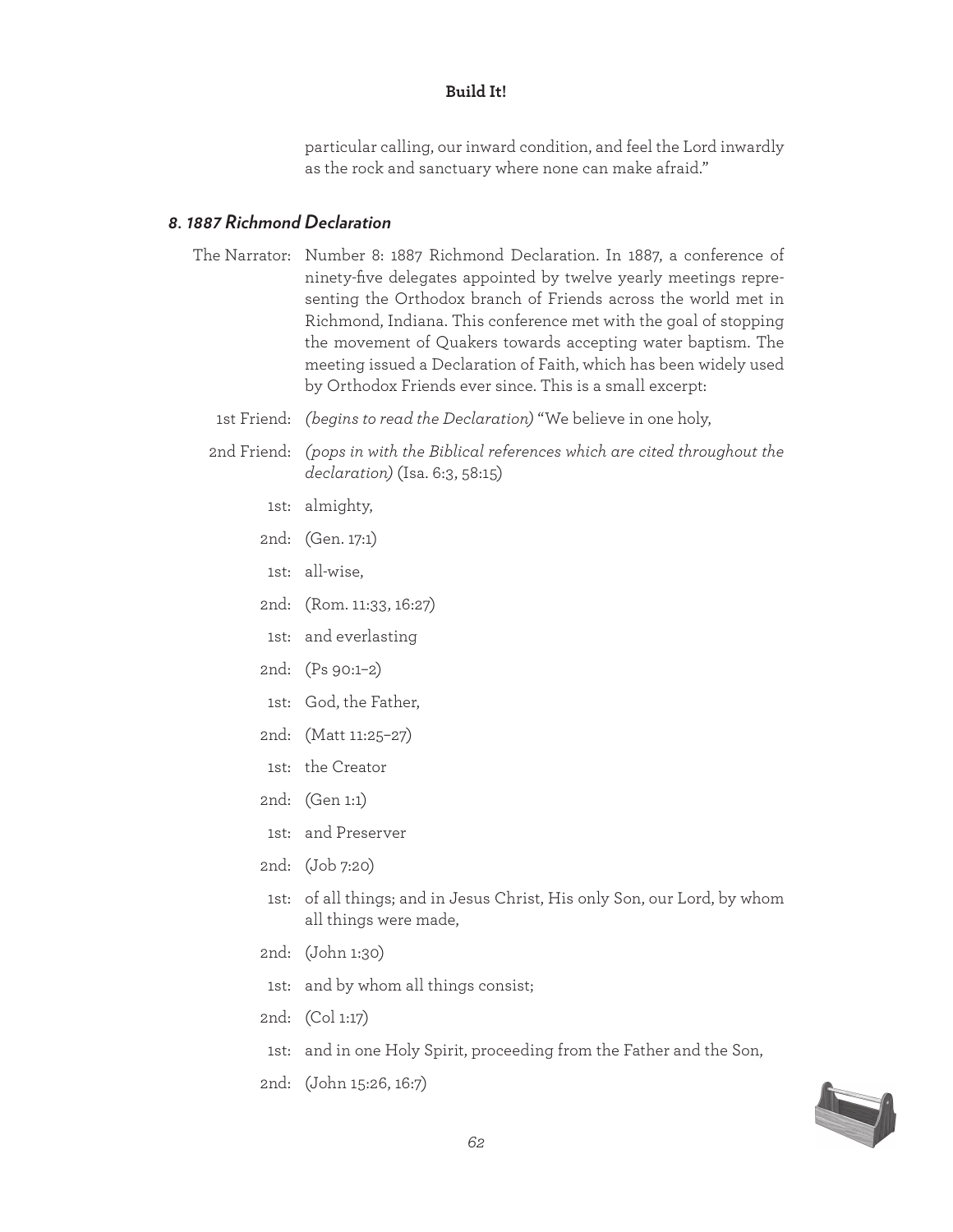The Narrator: Quakers have always been good at documentation and record keeping. (pause) The hope was that writing a declaration would give all Friends a common platform on which to unite. Unfortunately, that did not happen.

#### *9. Founding of the umbrella organizations*

The Narrator: Number 9: Founding of the umbrella organizations. By 1900, diverse groups of Quakers were organizing themselves, though not in unity with one another. Orthodox Friends founded Five Years Meeting in 1902. The name was changed to Friends United Meeting in 1963. Friends United Meeting has done extensive missionary work throughout the world. As a result of their efforts, the largest Quaker population in the world today is in Kenya.

> *Friend #1 from above steps forward and holds up a sign that says "FUM."*

The Narrator: Though they were fellow Gurneyites, Ohio Yearly Meeting refused to participate in Five Years Meeting. They felt that there needed to be more emphasis on Scripture and salvation through Jesus Christ. Other meetings joined and formed Evangelical Friends Alliance in 1965. In 1989 it became Evangelical Friends International.

> *EFI Friend comes forward on stage right and holds up a sign that says "EFI."*

The Narrator: There are three conservative yearly meetings in the United States: North Carolina Conservative, Iowa Conservative, and Ohio Conservative.

> *The Kansas Clerk from above also comes on stage with a sign reading "Conservative."*

The Narrator: The Hicksites (remember them?) founded Friends General Conference in 1900. The Philadelphia Orthodox also originates from the Hicksites.

*Hicksite #1 comes forward stage left with a sign that says "FGC."*

The Narrator: Canadian Yearly Meeting was founded in 1955, and is affiliated with both FGC and FUM as many meetings are.

> Oh, and then there's me [change to say, "And then there are the independents" if the narrator isn't an independent Friend]. In 1885 Joel Bean, a former clerk of Iowa Yearly Meeting, moved to California and decided he didn't want to be involved in all this infighting anymore.

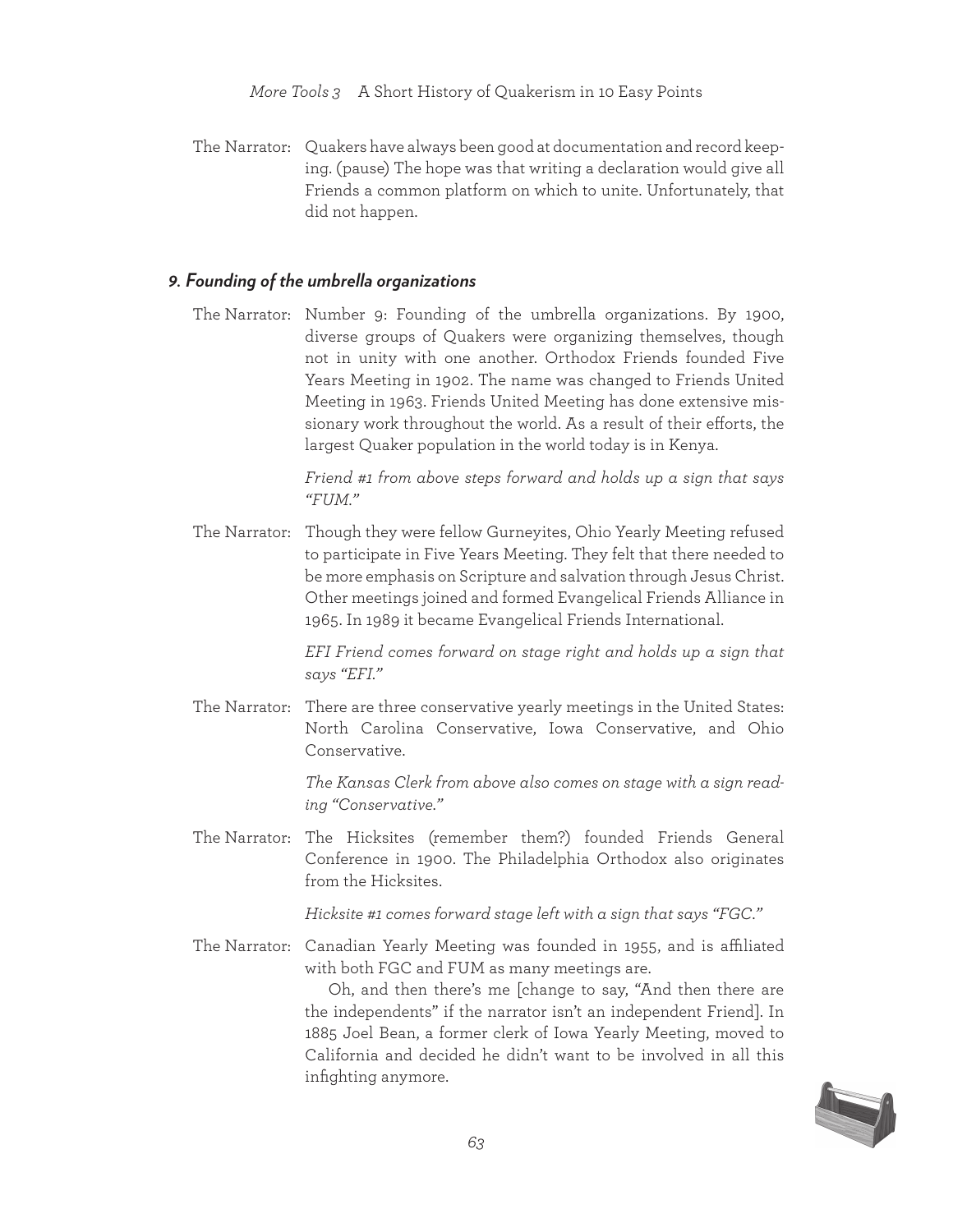*Joel Bean, who has been standing on stage right, runs all the way across to the very left.*

The Narrator: The movement he started is now three independent, fiercely non-conformist yearly meetings in the Western United States, Intermountain, Pacific, and North Pacific Yearly Meetings. If this is the Quaker tree, we are the Quaker beanstalk. **But change is brewing once again. In June 2009, Intermountain Yearly Meeting approved joining FGC!**

So, let's review. Let's review by fast forwarding from the beginning.

*The nine points will be recapped by fast-forwarding through the action with hilarious speed. The narrator counts from 1–10.*

The Narrator: #1:

*Fox and Fell enter, Police Ofcer drags Fox of stage. Fell follows looking angry.*

The Narrator: #2:

*Penn runs onstage and says:*

Penn: Let us then try what Love will do.

*Penn runs of.*

The Narrator: #3:

*Confessors 5 and 6 run on.*

- Confessor #5: I was seen with inappropriate company.
- Confessor #6: I was deemed inappropriate company.
- The Narrator: #4:

*Hicksite #1 and Ms. Orthodox enter.*

Hicksite #1: Thou art a Methodist!!

*Hicksite #1 stomps of. Ms. Orthodox exits.*

The Narrator: #5:

*Gurney and Wilbur enter and glare at each other.*

The Narrator: #6:

*Hummer #1 runs on and hums a bit, then runs of.*

The Narrator: #7:

*Kansas clerk runs on and says:*